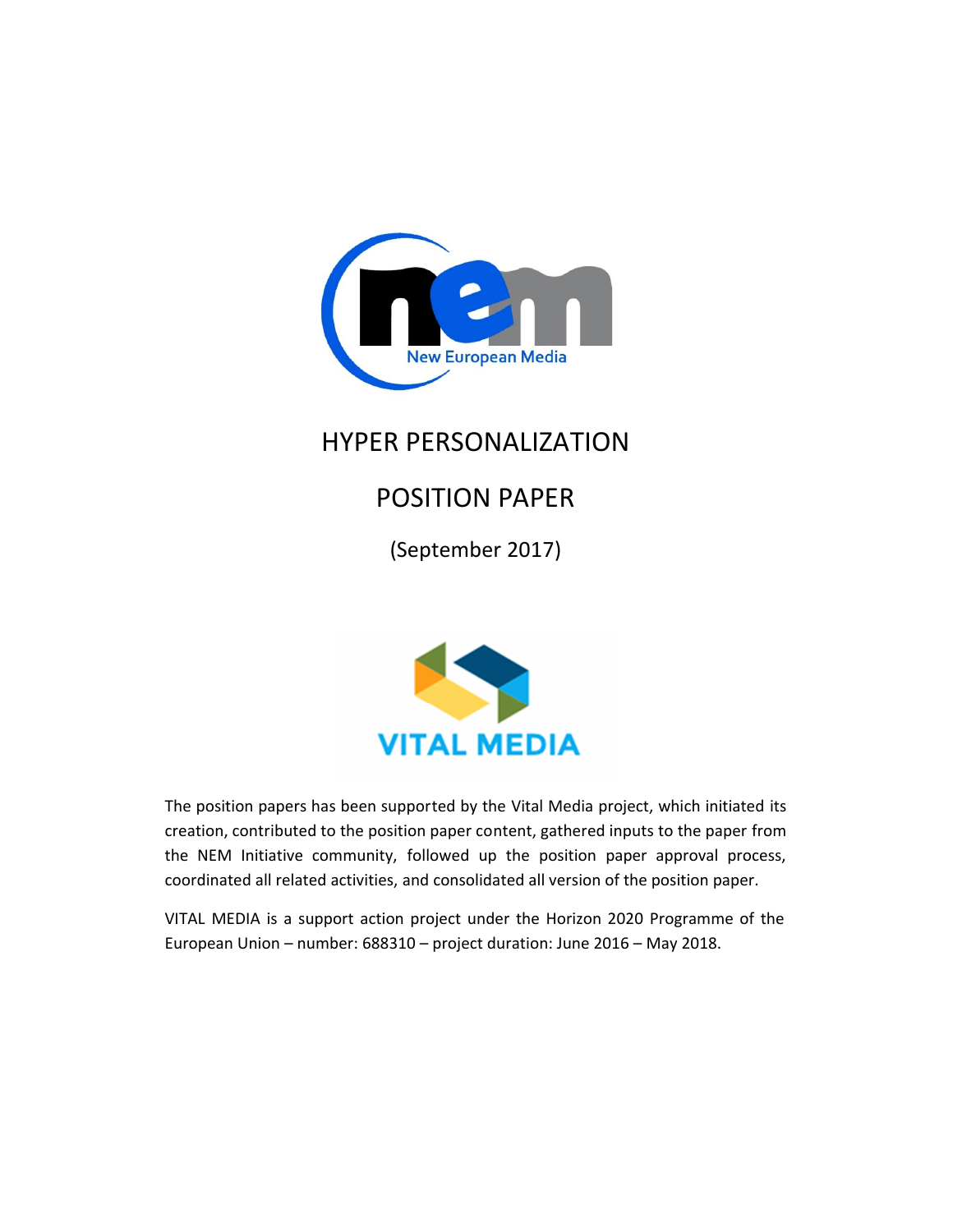

## **CONTENTS**

- 1. INTRODUCTION
- 2. SCENE SETTINGS
- 3. HYPER-PERSONALIZATION ENABLERS AND KEY ASPECTS
	- 3.1. USER BEHAVIOUR CAPTURING
	- 3.2. NOVEL RECOMMENDATION SYSTEMS
	- 3.3. IDENTITY MANAGEMENT
	- 3.4. BIG DATA AND ARTIFICIAL INTELLIGENCE TECHNOLOGIES
	- 3.5. PRIVACY
	- 3.6. ACCESSIBILITY
- 4. STRATEGIC IMPORTANCE OF PERSONALIZATION
- 5. REFERENCES

## **Editorial Group:** Vital Media Project

## **Hyper-personalization working group:**

Jovanka Adzic (Telecom Italia), David Jiménez and Federico Álvarez (UPM), Francesco D'Andria (ATOS), Adrian Woolard and Phil Staton (BBC), Kathryn Geels (Digital Catapult), Giuseppe Vella (Engineering), Enrico Turrin (FEP/FEE), Hadmut Holken (Holken Consulting), Franck Multon (INRIA), Ralf Neudel (IRT), Paul W. Walland (IT-Innovation), Pierre-Yves Danet (ORANGE), Jean Dominique Meunier (Technicolor), Omar Niamut (TNO), Jim Clarke (TSSG), Mike Matton (VRT).

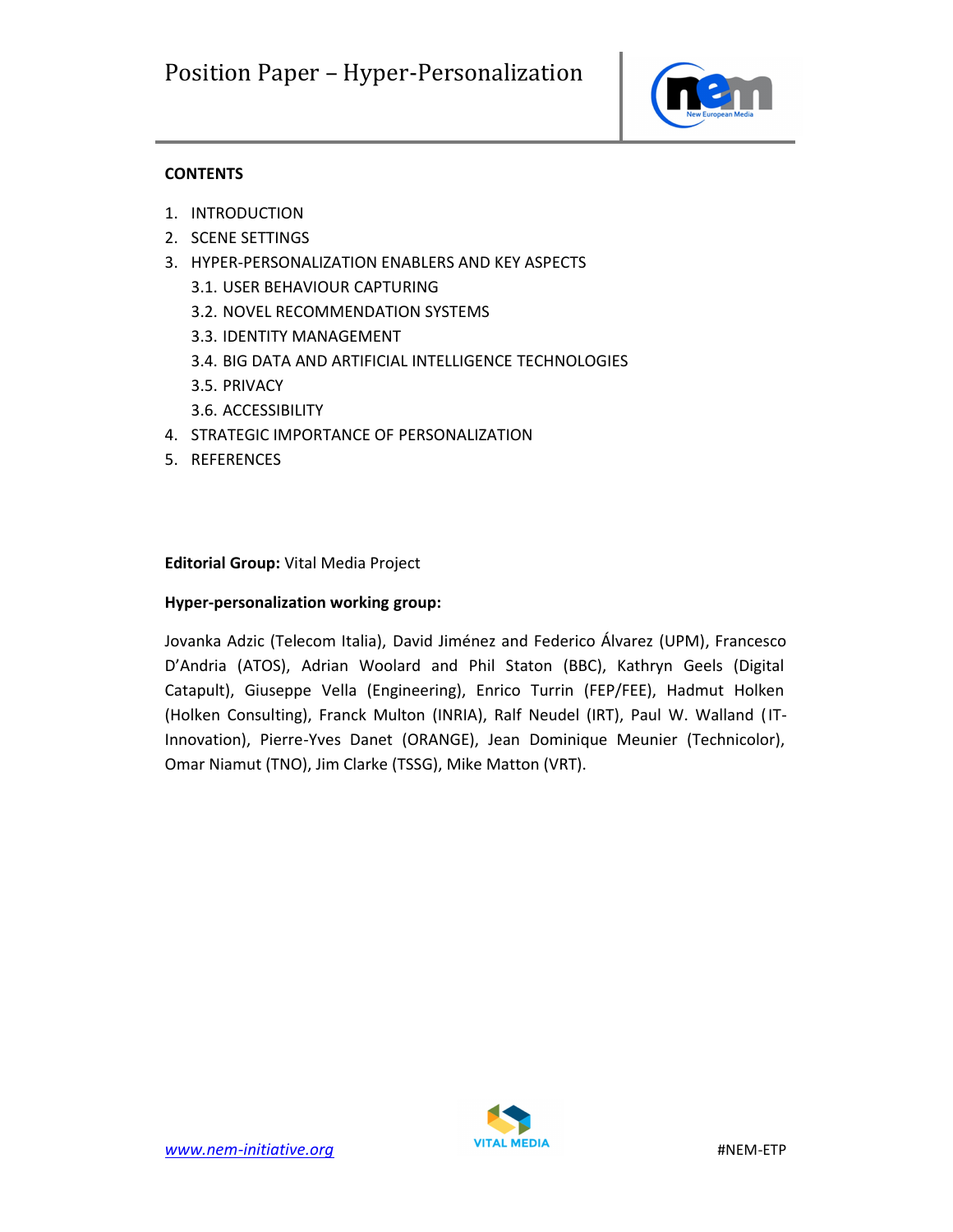

# **1. INTRODUCTION**

NEM, the New European Media initiative, is the European Technology Platform of Horizon 2020 dedicated to Content, dealing with Connected, Converging and Interactive Media & Creative Industries.

NEM focuses on an innovative mix of various media and creative content forms, delivered seamlessly over technologically transparent networks, to improve the quality, enjoyment and value of life. NEM represents the convergence of existing and new technologies, including broadband, mobile and new media, also considering creativity, across all sectors, to create a new and exciting era of advanced personalised services.

Following the update of the NEM Strategic Research and Innovation Agenda (SRIA) in 2016 [1], it has been decided to extract the most important research domains and objectives that have to be pushed in the next WP2018-2020, in line with the priorities identified by NEM community. Taking these priorities, NEM have prepared position papers tackling the main technical and business opportunities for the sector from a holistic view.

The position paper on **hyper-personalization** will consider the different aspects of maximizing opportunities to customize content to consistently target the right audience throughout the customer lifecycle. Thus it will create meaningful connections and drive engagement among audience. It can be applied to most of the media markets, and it also encompasses the ATAWAD (anytime, anywhere, any device) concept which provides the end user with the best format on the device they are using.

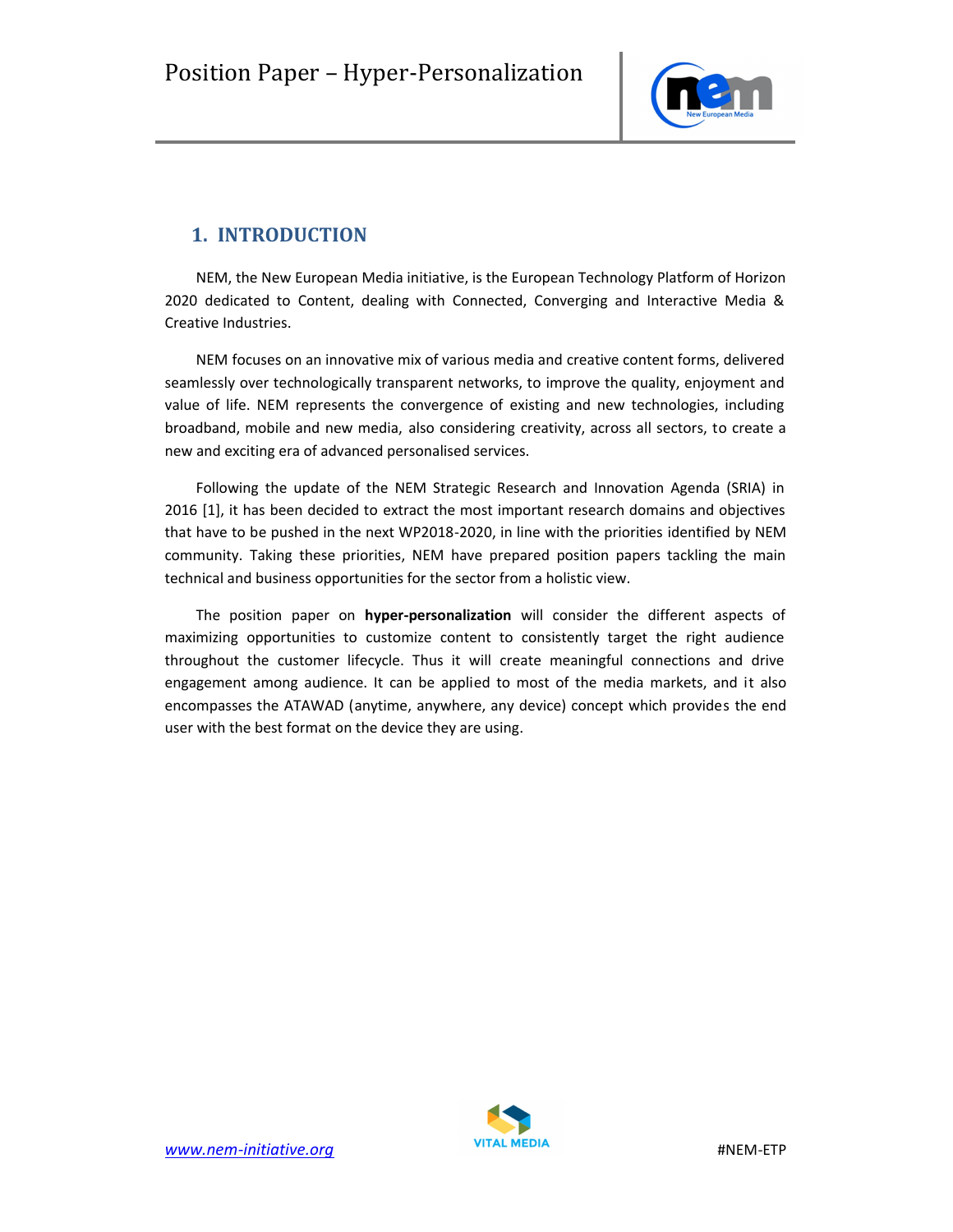

# **2. SCENE SETTINGS**

Hyper-personalization is an advanced and real-time customization of offerings, content and customer experience at an individual level. Designed to perfectly match a customer's preferences, needs and expectation, hyper-personalization leverages Big Data and Artificial Intelligence technologies to deliver such tailor-made solutions in real time



NEM sectors' offerings have to adapt to customer expectations. Hyper-personalization considers each person as a unique individual. Each individual's demands, needs and constraints for potential content and services should be taken into account before providing a tailor-made solution to that person [2]. In particular such tailor-made solution should be provided in real time i.e. one can have different needs and expectations depending on the situational context (location, time, behaviour, mood, …)

Consumers have transformed into very active "prosumers": they select offers that fit their requirements well, they opt for content, products or services that seem to have been designed for them, as well as producing and designing them whenever possible, and finally, even customizing them when required.

Hyper-personalization is much more than just adapting well-known segmentation techniques at an individual level. Thus, it goes beyond just improved or enriched clustering and segmentation techniques. Hyper-personalization aims to adapt a product, service or experience to a specific customer through a deep understanding of each individual context or hyper-contextualization. Consequently, consumption patterns can vary significantly and affect the customer relationship in real time which should be modified in terms of the service provisioning and the overall customer experience [3].

Hence topics as the capturing of user behaviour, identity management, content discovery and recommendation systems become key enablers that will define through their evolution the real application capability of this new paradigm. Customers will be able to give instant feedback on the consumed content or services, and will be gradually involved in defining

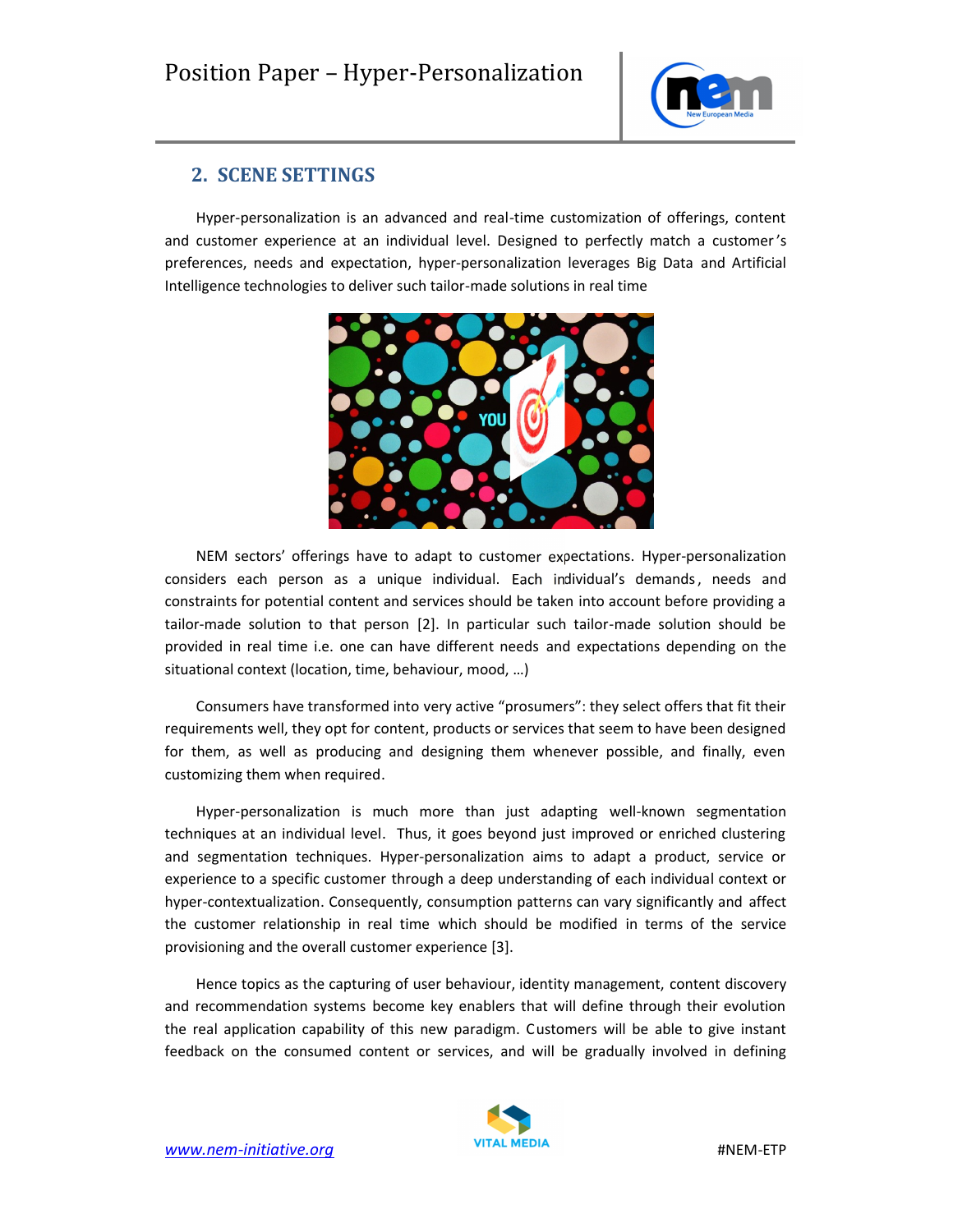

variants of a product. This will assist producers to improve their content, products and services [4].

Of course, the customer will still control the details he wants to share and privacy will remain an important issue.

# **3. HYPER-PERSONALIZATION ENABLERS AND KEY ASPECTS**

# **3.1 USER BEHAVIOUR CAPTURING**

Any substantial improvement in the personalization of services is through the development and consolidation of models of information capture of user behavior. Until now, this has often been done by the acquisition of explicit information, namely, from the information provided by the users about their preferences and interests. There are several problems associated with this type of approach. On the one hand, users are not always ready to express their preferences, as they may be conditioned by external factors, or simply may not know exactly what their preference is at some point, or the degree of interest that a certain service has for them. In addition, the continuous updating of preferences can become tedious and provoke inconsistency, which may detract from the validity of these preferences which have been explicitly stated.

Therefore, systems mostly function by capturing implicit information that comes from all those observable behaviours that can be collected by a system, without intrusion to the consumer. This information is processed using user models, which enable inferring the interest of the user in a given service, but also using artificial intelligence algorithms which are able to identify even more personalized and contextualized solutions, propositions and recommendations, in real time.

The current trend is to combine these two techniques, using both explicit and implicit information. In any case, it is key to have tools that allow the inclusion of both explicit and implicit information systems, so that this is not a restriction and the system designer can choose one of the two methods or a combination of both depending of their specific needs.

Good user behaviour information capture and management include:

1) **Transparency for the user**. Enabling users to understand how the personalization of the systems operates and even allowing them to scrutinize and control their models can promote user engagement, self-awareness, trust and confidence. But using implicit information avoids imposing active participation of the user as a prerequisite for the operation of the system. Implicit information allows the development of models which do not need the active participation of the user, and can lead to diverse types of systems that do not allow such participation.

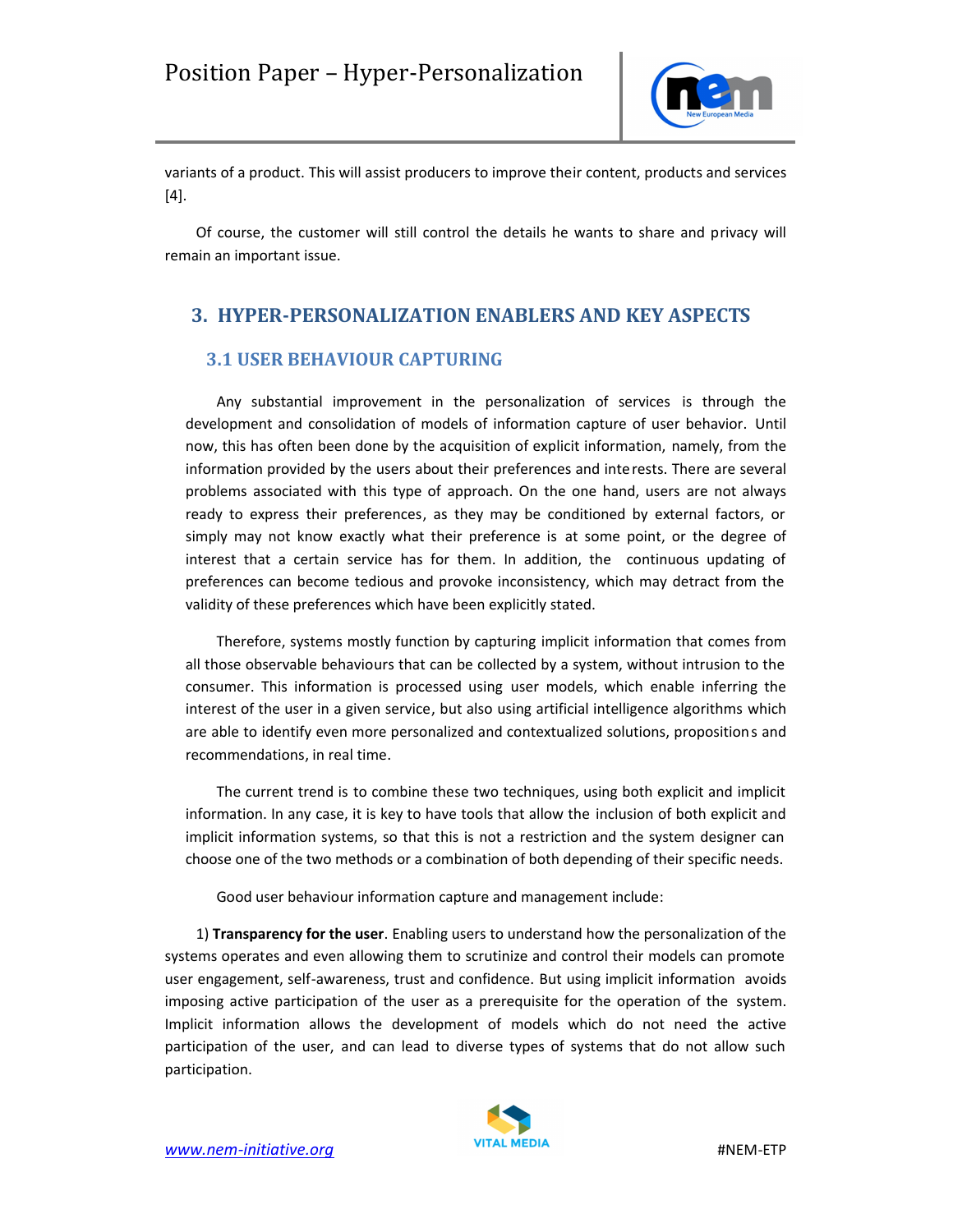

2) **Objectivity**. An explicit capture of information is more easily controlled and manipulated by a user, who can even "trick" the system in one direction or another, for various reasons. By performing invisible capturing and modelling of the user, it could only alter the authentic information by modifying its behavioural habits. This feature may not have relevance to the user, but may have relevance for other actors in the value chain.

3) **Contextualization**. Fine tuning of user information should integrate contextual information such as geolocation, time slot, mood, etc so that real-time data could be combined with an in-depth analysis of customer behaviour. By recording and analysing historical data, the systems can then refine their algorithms so that targeting is based upon patterns, not just one-off interactions. It requires contextual intelligence on customers' interactions, robust content management, and omnichannel automation. Much of this information is strongly related to social media activity, and capturing information from customers by means of their social credentials provides insights about users. The data capture device determines the type of information that can be obtained, influencing in this way the modeling of the data in order to infer the degree of interest and the subs equent recommendation.

Additionally, new trends such as those incorporating psychological-based analysis and integrating information on the quality of the experience represent new opportunities in this area. Personalization systems have focused mostly on gathering information and updating user models to enable the effective delivery of relevant content to individuals. However, there is little research supporting user engagement by keeping individuals in the loop and enabling them to understand, engage with, and scrutinize their user models and the personalization process.

## **3.2 NOVEL RECOMMENDATION SYSTEMS**

A recommendation is based on the combination of knowledge that is available from both the content, product and/or service to be recommended, and the user to whom it is recommended. Therefore, the success of a recommendation will depend both on gathering the appropriate information and managing it in a way that provides the best possible knowledge of each person's individualized preferences. Recommendation is built upon the most appropriate algorithms and metrics to generate predictions extrapolating, as precisely as possible, the previous knowledge of user preferences to items whose nature has been previously characterized.

One of the main constraints of recommendation systems is their dependence on the application scenario, since the algorithms may no longer be valid or may be ineffective in certain circumstances depending on both the available input data and the way it is collected or the computational requirements.

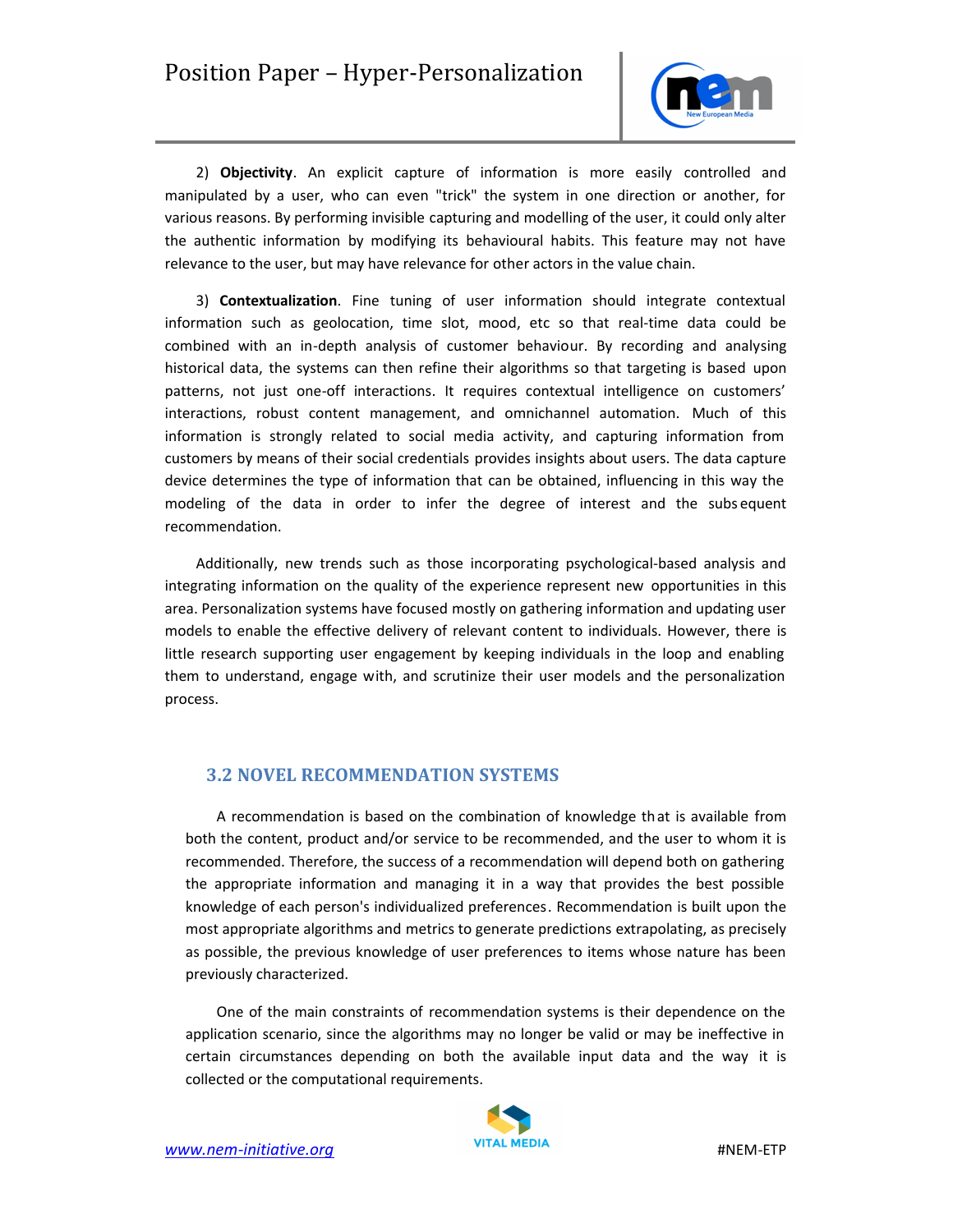

Recommendation is still an evolving discipline with many issues to be addressed; for the NEM community this is especially within the recommendation of multimedia content.

Four large blocks make up the biggest challenges for the recommendation systems.

#### **Acquisition and modeling user information**

It is important to investigate new and flexible formulas that make it possible to acquire as much information as possible from the users without being invasive and in the most transparent way possible. For this, it is necessary to take into account the type of platform in which the recommendation system is developed, and that serves as the access point to the user's information.

Already within the area of multimedia recommendation, it is especially interesting to consider content distribution platforms, where it is considered a fundamental challenge to characterize the preferences of users from their audiovisual consumption.

Another important line of research is the modeling of heterogeneous information by the user, integrating diverse sources and of a different nature. Consumption, explicit opinions about an item expressed through a valuation, actions executed on the item (either sharing, including in favourites, etc.), or implicit comments or opinions expressed in various media, such as social networks, can be taken into account. It can be seen that social media enriches the information provided by means of the types of relationship between different users and their strength.

Therefore, the main future challenge is to profile each user by integrating explicit and implicit information: the explicit information being that which the user supplies directly to the system, and the implicit information that the system infers from the habitual behaviour of the user, such as the consumption of content, activity or comments in a social network, etc.

#### **Acquiring and modeling content information**

On the other hand, to address the recommendation of media, it is important to improve the annotation and description of the content. The most common problem in the description of the content, especially in the case of annotation and automatic description , is the semantic dependence of the knowledge domain.

For that reason, there are two fundamental areas of research in this area around the recommendation systems. The first of these is semantic analysis of the concepts involved in the content, through the use of ontologies and other semantic technologies. This line addresses the knowledge domains specific to the recommendation. The other seeks to find structural, morphological or other parameters that are transversal to the domain of knowledge and present features common to a given type of media.

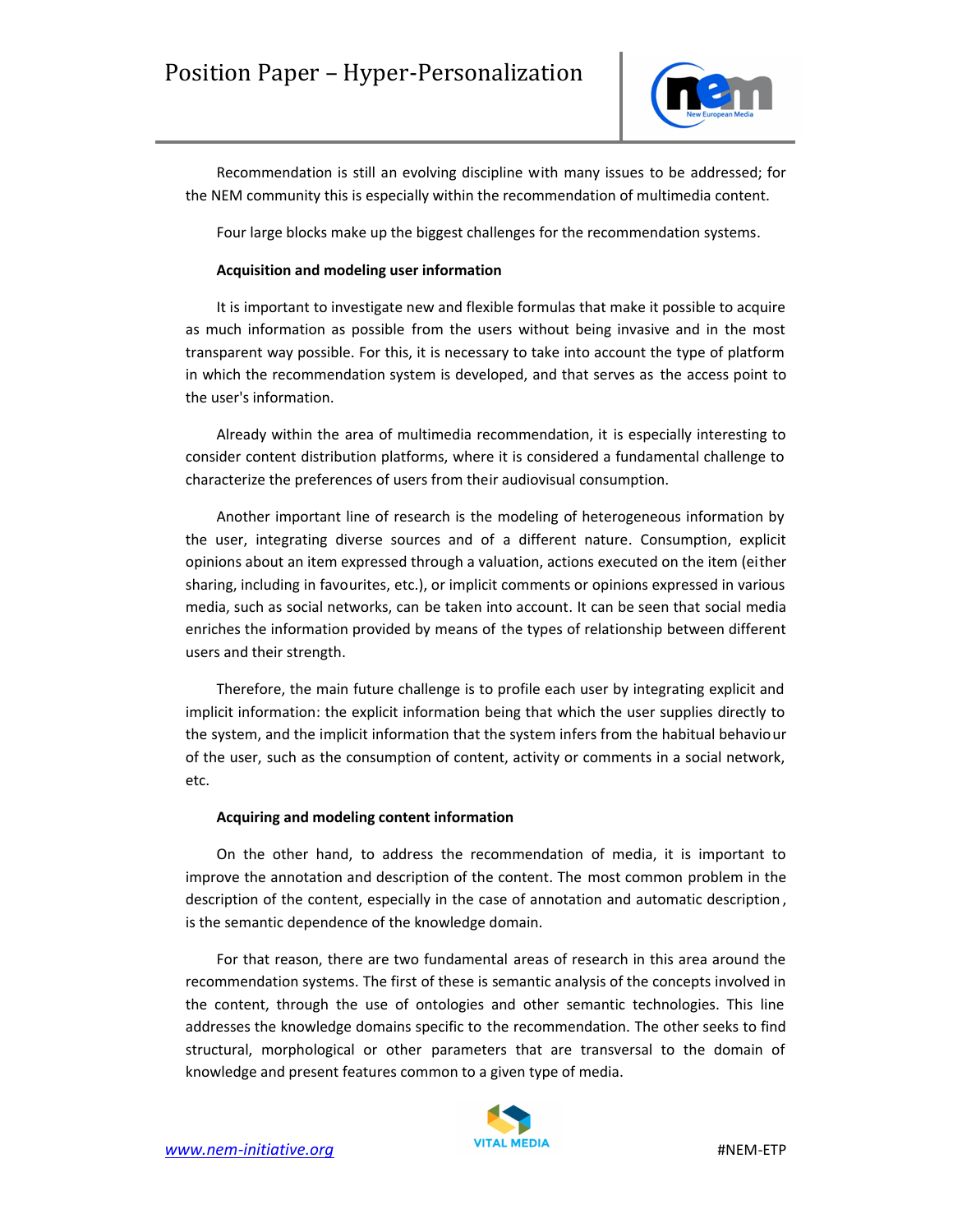

#### **Improved efficiency and accuracy of recommendation algorithms**

In general terms, new systems tend to use hybrid recommendation techniques, which include the need to advance content-based recommendation algorithms, collaborative filtering techniques and hybridization methodologies. Artificial intelligence technologies should be also used in order to help in this objective but have to be adapted to this specific domain.

#### **Presentation of results and generation of confidence in the user**

New, apparently collateral aspects that promote predictive techniques, which had previously been left aside, are being progressively incorporated into systems. These aspects can be summarized as the presentation of results to the user and generation of confidence. This implies that the recommendations should be clear and transparent, allowing the user to know the reasons why a product or service is recommended, regardless of the technique used for this recommendation

In addition, the user must have the option to modify the parameters of the recommendation, so that it is always the user who decides its characteristics, such as generating a riskier but newer recommendation or a more conservative but safer one. The objective is to try to humanize the machine, so that the human-machine interaction is not only more pleasing to the human user, but also more effective in communicating the decisions made.

#### **3.3 IDENTITY MANAGEMENT**

Hyper-personalization systems need to reach the same customer across different channels and devices to provide a seamless, fully-connected cross-device user experience. This issue tackles cross-device identification and identity management uses ad are closely related to the digital identity in the network.

Customers are no longer passive and now actively interact with services and content. Top-down communication from services is no longer sufficient. Users demand tailor-made solutions and a personalized customer experience independent of the context of consumption. In order to tackle this new phenomenon, service providers are required to improve information flows in order to achieve a successful cross-device and cross-channel identification.

Service providers will need infrastructure, a data repository of user identities and processes in order to manage the identity lifecycle for every user, related to any service on any device, with an easy to use interface. The solution should include not only complete, standards-compliant identity and access management function but should also include a group management and sharing capability, allowing users to create groups (e .g. families), roles and relationships (e.g. mother of), invite users, delegate and revoke access at a

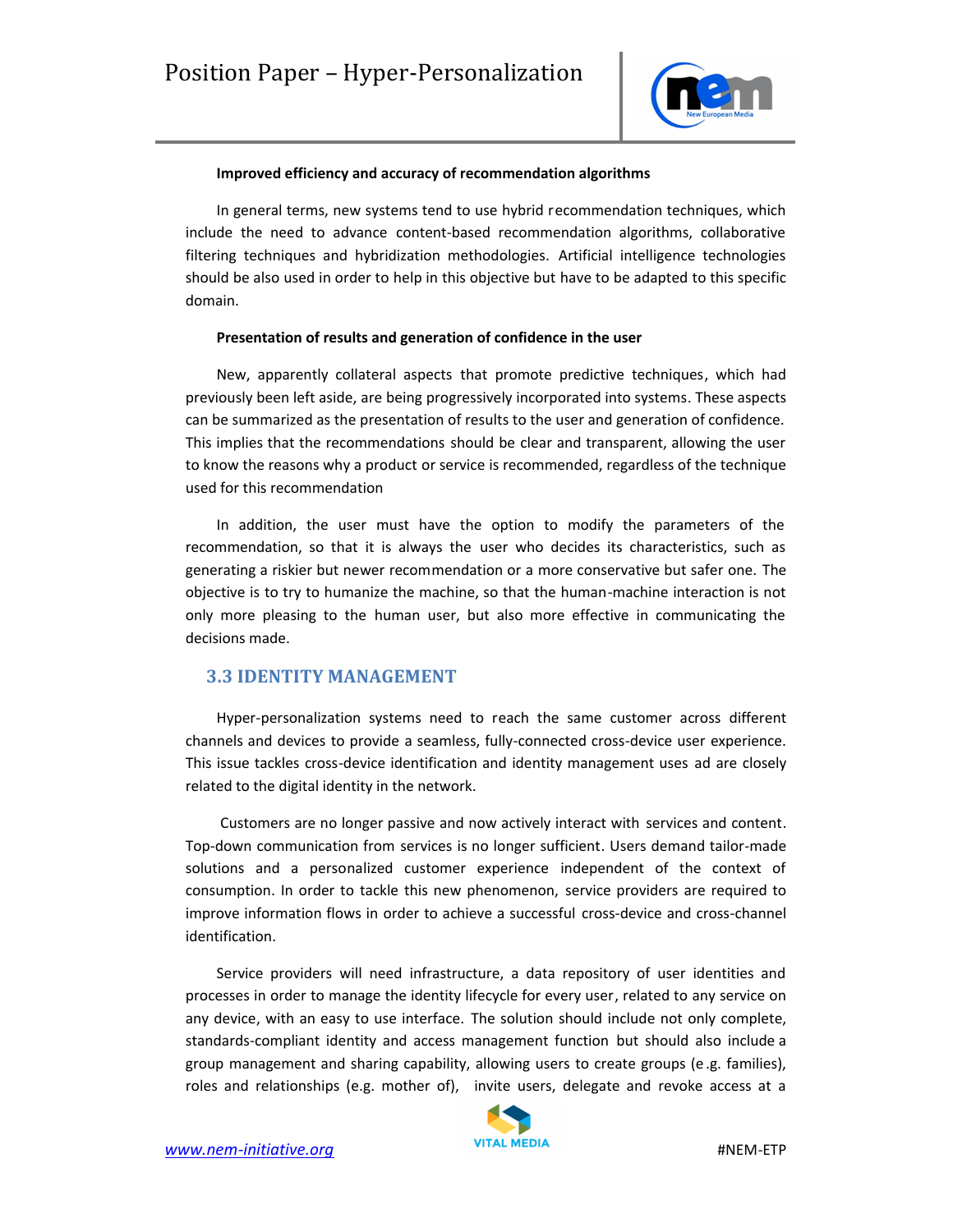

granular level to their accounts and services. Capturing every single user interaction across any service or device provides insight on user behaviour and enables rich hyperpersonalization of service experiences, seamlessly across services, within individual user privacy settings or established privacy standards.

Service providers should manage a unified user identity management layer across all services that they deliver in order to have a seamless and complete digital relationship with every user based on multidimensional identity and access, user-level data capture, personalization and privacy.

## **3.4 BIG DATA AND ARTIFICIAL INTELLIGENCE TECHNOLOGIES**

Hyper-personalization requires leveraging a huge amount of high-quality and relevant data [6]. The volume of data has significantly increased, with datasets becoming more detailed and more diverse, so Big Data technologies have become critical for hyperpersonalization.

Large-scale data collection combined with new methodologies for data processing and analysis, even in real-time, together with artificial intelligence technologies, has enabled systems to build new models, with an added predictive and prescriptive capability. The large volume of data which is collected, processed and analysed enables more statistical correlations to be found, improving the robustness of algorithms and if so desired, descriptive, predictive or prescriptive outcomes of analysis.

Artificial Intelligence includes time-tested technologies as text analytics, natural language understanding and processing, semantic, machine learning, and others which are relatively new such as deep learning based on artificial neural networks

The variety and diversity of data which is available and processed allows companies to relatively easily integrate new data sources into their analysis, which was previously very difficult to exploit and interpret as unstructured data (such as free text or videos). The analysis of unstructured data lets them take more qualitative data into account, which is required to carry out behavioural analysis [7].

Finally, the velocity of data collection and processing enables analysis to be performed in real time and supports targeting that can be updated depending on the customer's context and environment, in line with the principle of hyper-contextualization. The speed of data analysis also lets companies measure the return on investments and accelerate the reaction capacity.

Big Data and Artificial Intelligence technologies could transform the relationship between people on one side and systems and machines on another, improving how we live

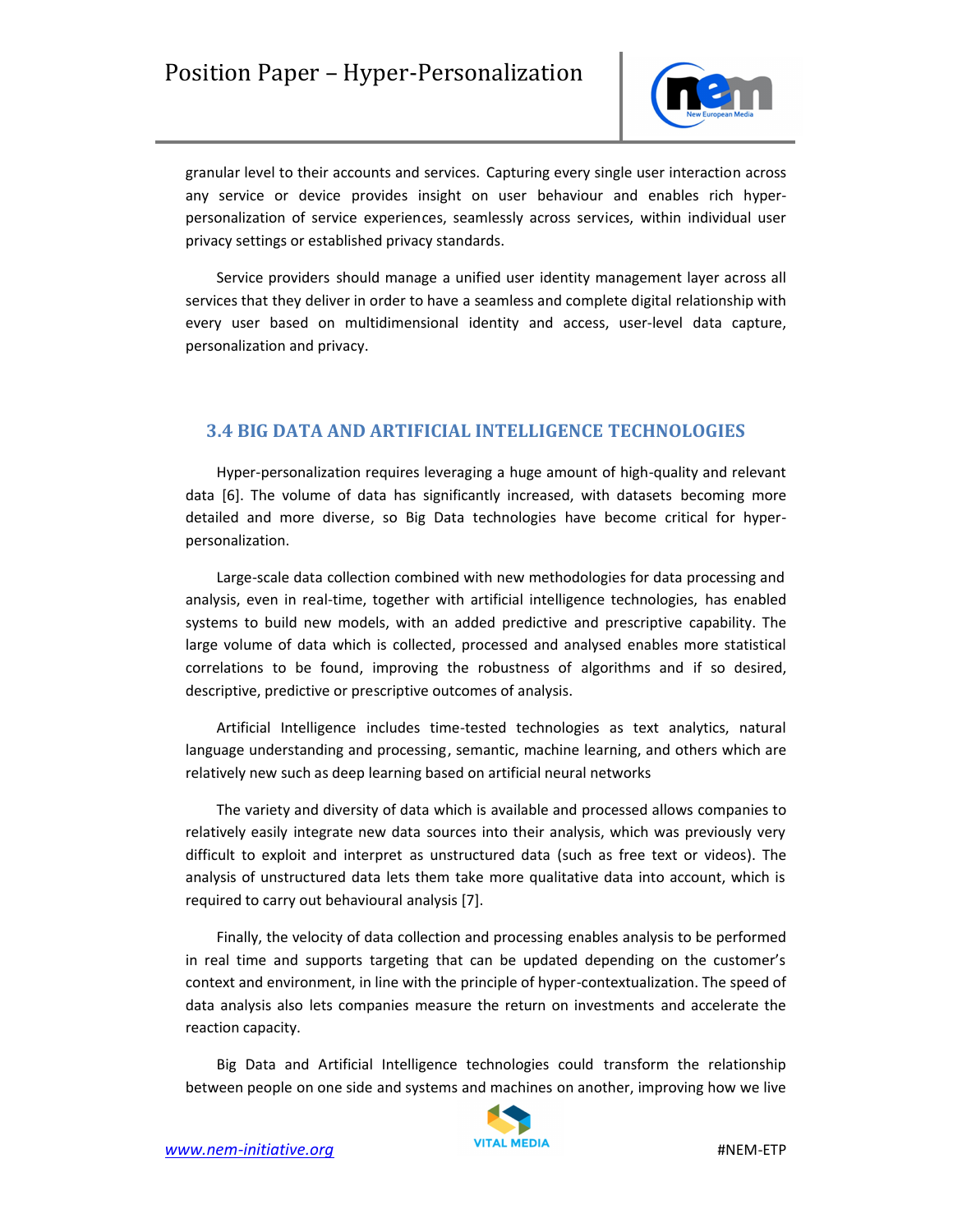

and work as individuals and a society. Advanced and integrated analytics will run on large data sets, updating models and algorithms with data in real-time, and combining data from different sources in order to deliver new insights for hyper-personalized services.

## **3.5 PRIVACY**

Hyper-personalization can bring great benefits to users' daily lives by making their domestic activities easier and time-efficient, yet it is important to note the underlying risks. The main thing is that through these networks and devices large amounts of data are generated and transmitted whose confidentiality, authenticity and integrity can be exposed and escape from the control of their owners, endangering information, privacy and, in some cases, the physical integrity and patrimony of the people.

There are still some basic problems to solve: security in passwords, encryption or access permissions, and mobile device applications that do not encrypt communications.

Thus, one of the most important challenges facing the new technological scenarios is the protection of users' privacy and personal data. This is because the collection and analysis of the information generated through the interaction of the various devices and services, has a high commercial value within this scheme of hyperconnectivity, which makes it attractive to obtain illicitly.

On the other hand, even actually when customers are more willing to share his/her personal information, there are serious concerns on the way interaction is made and personal data is transferred. Many may see this as an intrusion and might feel harassed and may refuse to interact.

Therefore, it is necessary to reiterate the need to respect the rights of people over their personal sphere in the digital environment [8]. For this it is required that all the actors involved in the exploitation of the hyper personalization inform the users of all of the aspects concerning the treatment of the information that will be obtained, as much of the personal data as of the patterns of consumption and behaviour. It is necessary to support user engagement by keeping them in the loop and enabling them to understand and engage with personalization process.

Consumers demonstrate they are keen to give away much personal data in exchange for free services. Users should be aware of the level of privacy they get in accessing a given service. The challenge is how to improve user/consumers awareness and participation in process of management and exploitation of personal data in personalized service provisioning. There could be different approaches to private data and profile data management:

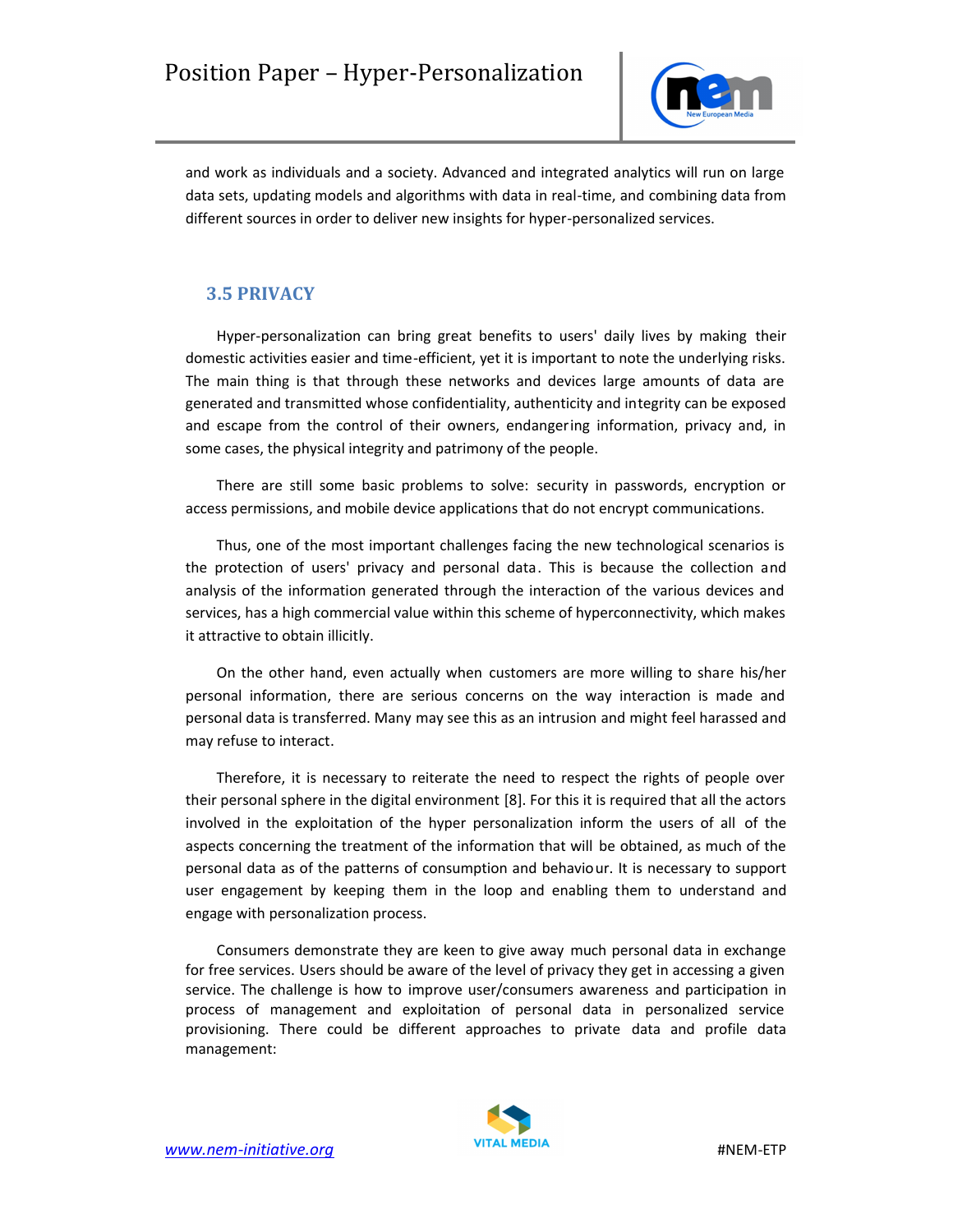

- the user profile managed by the user himself user provides access to the profile to authorised service providers on demand; in such way it is possible to have a single personal data description managed and owned by the user himself and accessible by service providers
- the user profile managed by service provider user profile is developed and managed by different service providers (several profiles for a single user) and should be validated by end users.

## **3.6 ACCESSIBILITY**

Hyper-personalization can bring great benefits to users' daily lives thanks also to the personalized media services according to users' needs and preferences, particularly including those with special needs, older people and other vulnerable population.

It is important to support the promotion of accessibility across Europe in a digital single market of media services through hyper-personalization and adoption of principles "Designed-for-All". "Design-for-All" improves the quality of service for all users, without discrimination, and means no specialized services for particular groups, therefore not making it perceptible. Consequently, older and disabled consumers do not need to look for specific products and services, as their individual and personal needs are taken into account from the concept to the production and eventually to the delivery of services.

The European society is based on diversity and only by giving a broad and flexible response will this diversity be a resource and not a restriction.

Hyper-personalized services should be appropriate, commensurate with the capabilities and performance of the individual, including the needs of everyone. Capabilities and performances of the individual could be reduced, permanently or just temporary.

In order to maximise the usage of media services by persons with some functional limitations, including persons with disabilities, the service should be available through more than one sensory channel and should be accessible in a consistent and adequate way for users' perception, operation and understanding, including the adaptability of content presentation and interaction, when necessary providing an accessible electronic alternative and or augmentation.

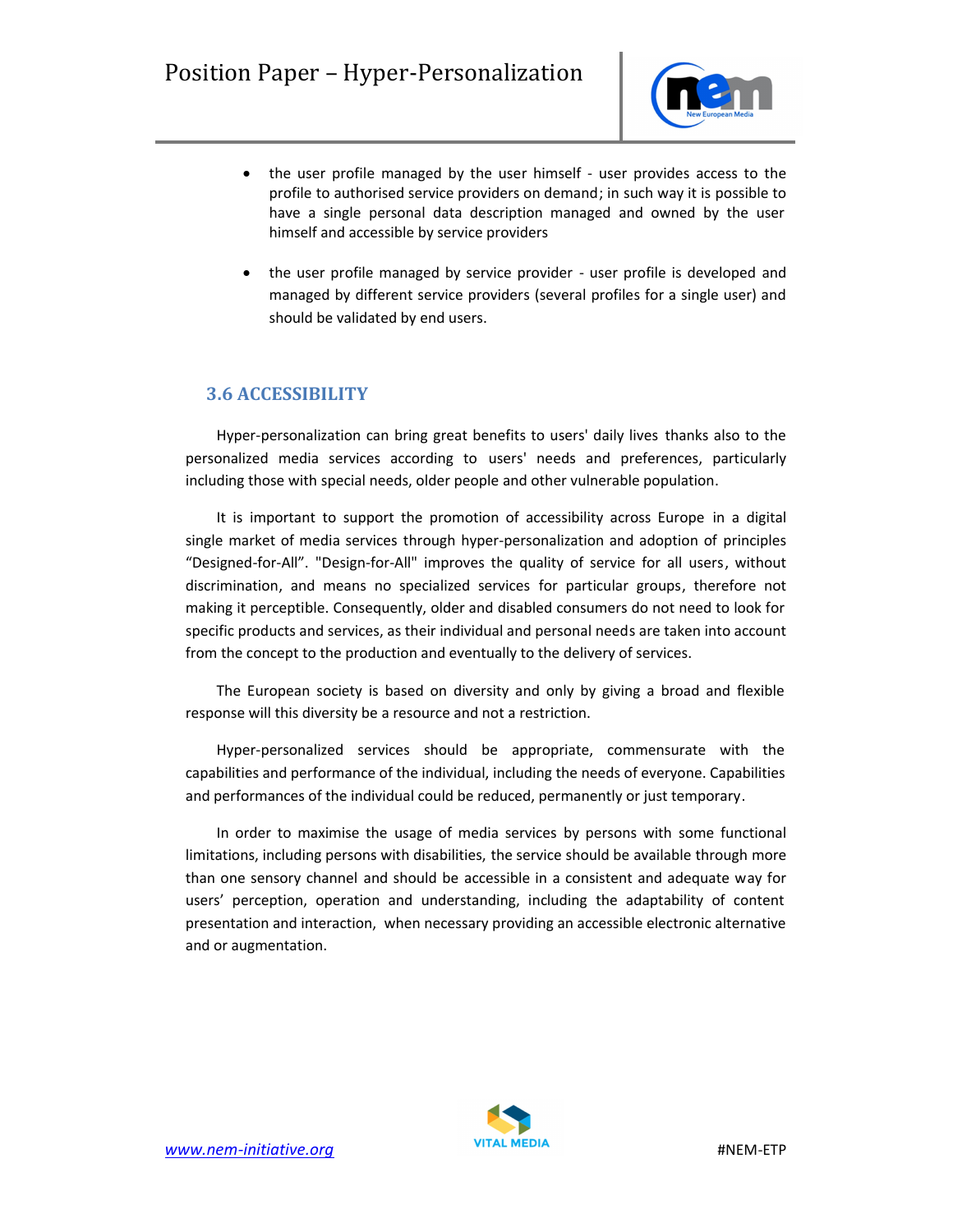

# **4. STRATEGIC IMPORTANCE OF HYPER-PERSONALIZATION**

Content and Creative Industries, while locally, regionally, and/or nationally implemented or even governed, are moving to a worldwide framework, thanks to the digitisation of the whole value chain, from creation through distribution to consumption. These industries are updating the whole process by paralleling a lot of actions all along that value chain and reducing the production time from capture to access. This diversity often challenges established businesses and their business models, requiring them to be involved in the latest technology research and innovation activities of their sector.

This process opens the sector to apply new paradigms as hyper-personalization bringing new opportunities and challenges technological, infrastructural and regulatory by means of disruptive and focussed approaches.

The European society is based on diversity and only by giving a broad and flexible response, with the assistance of the hyper-personalization paradigm, will this diversity be a resource and not a restriction.

The global trend towards the extreme differentiation of offerings in products and services cannot be foreign to the sector, from the recommendation of content to the integration of the final consumer in the design processes. Hyper-personalization through very precise targeting not only ensures the best potential impact but in parallel increases the added value of products and services.

Hyper-personalization technology will allow the gap between providers' business needs and consumers' desires to be closed, allowing consumers to enjoy an increasing range of products whilst service providers battle against the fragmentation of retailing and media across multiple channels and platforms.